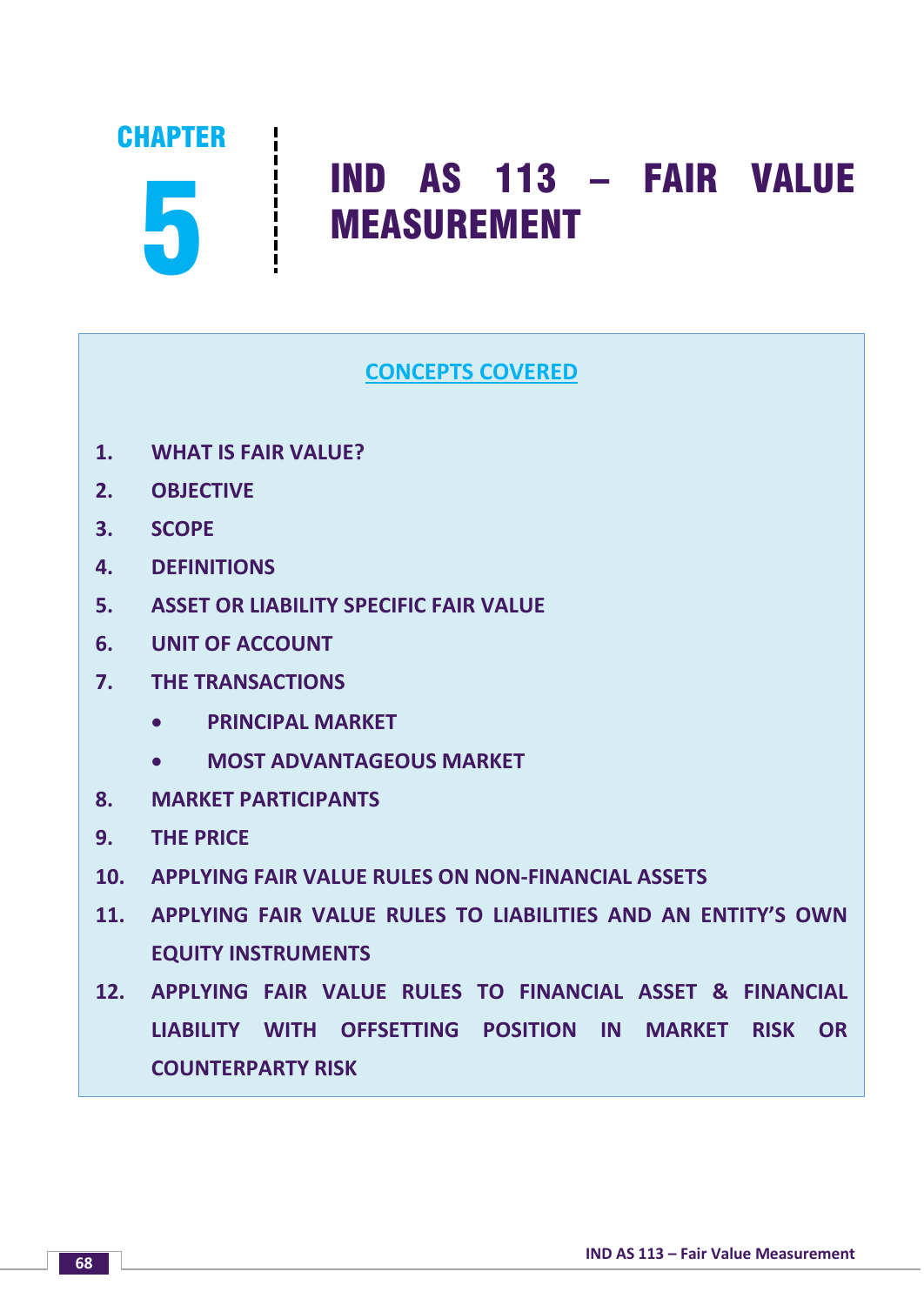- **13. FAIR VALUE AT INITIAL RECOGNITION**
- **14. VALUATION TECHNIQUES**
- **15. INPUTS TO VALUATION TECHNIQUES**
- **16. FAIR VALUE HIERARCHY**
- **17. DISCLOSURES**
- **15. SELF PRACTICE QUESTIONS**

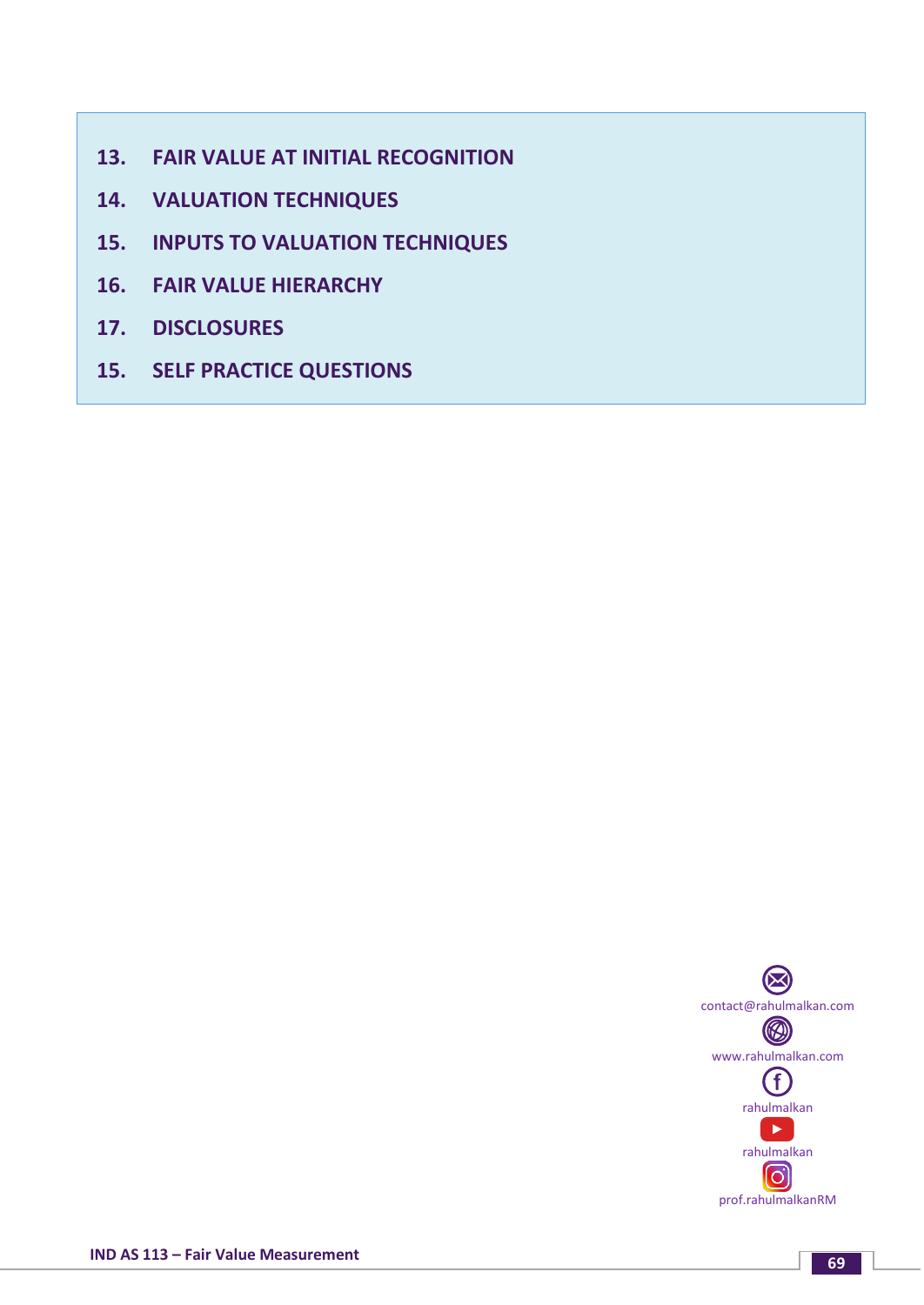# **1. WHAT IS FAIR VALUE :**

Normally assets and liabilities are being exchanged between parties at their agreed terms and conditions based on the prices which might be related to the entity or event based or in other words which is not at arm's length prices. To define Fair Values one has to ensure that the values reflect all assumptions/ adjustments to change from transaction specific/ entity specific to normal transaction which is common for all interested parties.

In other words, it is a market based value rather than an entity specific prices and this price should be received to sell an asset or paid to transfer a liability in a normal transaction (e.g. other than any stressed sale etc). Fair Value is an exit price and not a price at which an Asset/ liability sells/ purchases otherwise.



**Fair value is a market-based measurement, not an entity-specific measurement.**

# **3. SCOPE :**

There are many Ind AS which require measuring assets/ liabilities at fair value and whenever it is required to be fair valued, one looks at Ind AS 113. It means that this Standard will cover all such requirements of another standard where fair value measurement and disclosure is needed. However, there are some specific scope exclusions. It applies to initial measurement and subsequent measurement as required by respective Accounting Standard.

# **Example :**

- Fair value less cost to sell as required under Ind AS 105 for assets held for sale.
- Fair value through Profit & Loss as required under Ind AS 109 for Financial Instruments.
- Property, plant & equipment measured using revaluation modal as required under Ind AS 16.
- Biological assets measure at fair value under Ind AS 41 for biological assets.

# **What is not covered ?**

Measurement and Disclosure exclusion

(a) share-based payment transactions within the scope of Ind AS 102, Share based Payment;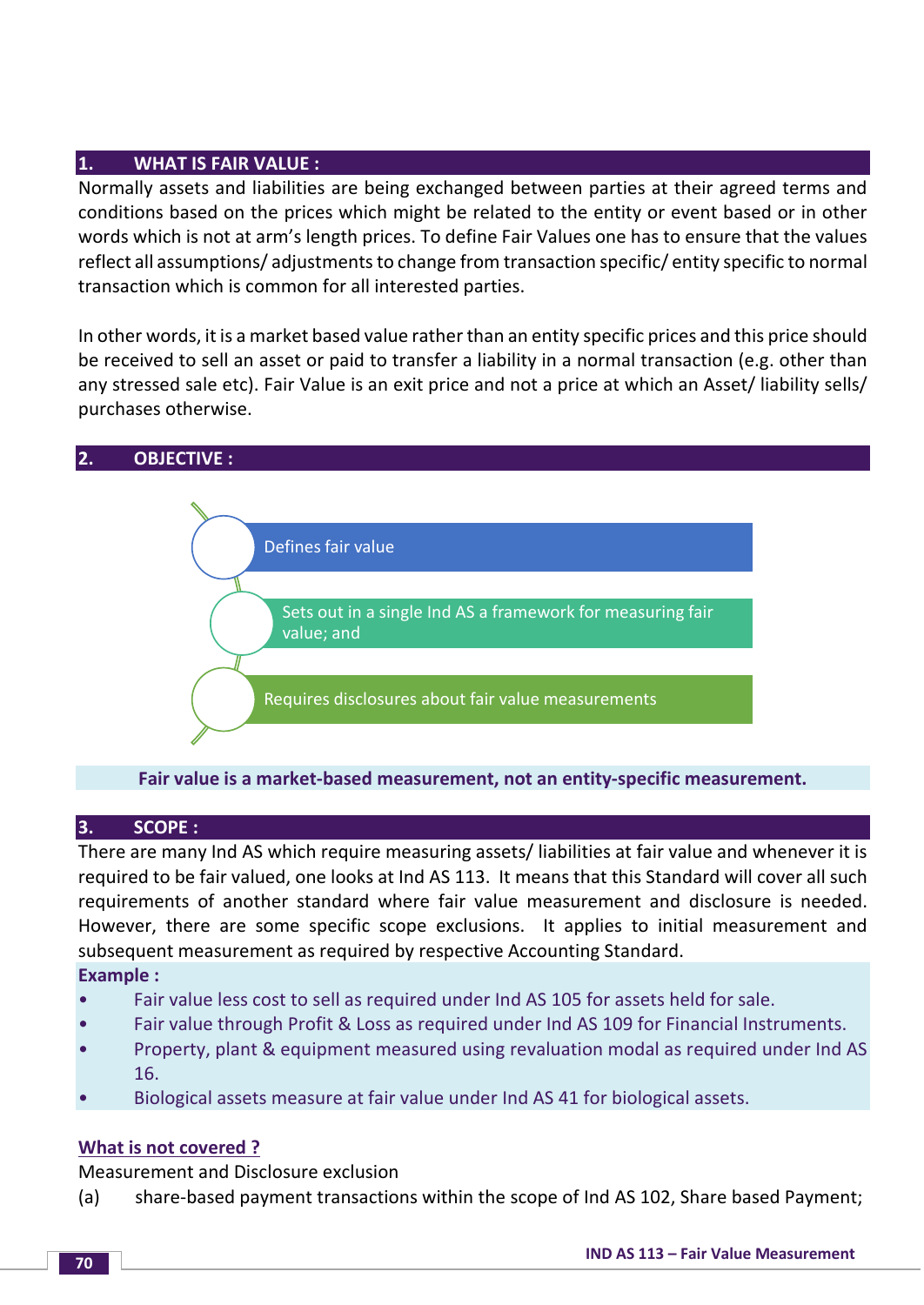- (b) leasing transactions within the scope of Ind AS 17, Leases; and
- (c) measurements that have some similarities to fair value but are not fair value, such as net realisable value in Ind AS 2, Inventories, or value in use in Ind AS 36, Impairment of Assets.

# **Disclosure exclusion :**

- (a) plan assets measured at fair value in accordance with Ind AS 19, Employee Benefits;
- (b) assets for which recoverable amount is fair value less costs of disposal in accordance with Ind AS 36.

#### **4. DEFINITIONS :**

This Ind AS defines fair value as the price that would be received to sell an asset or paid to transfer a liability in an orderly transaction between market participants at the measurement date.

| <b>Fair Value</b>                                                                             |                                           |                                       |                            |  |
|-----------------------------------------------------------------------------------------------|-------------------------------------------|---------------------------------------|----------------------------|--|
| The price that<br>would be received<br>to sell an asset or<br>paid to transfer a<br>liability | In an orderly<br>transaction <sup>1</sup> | <b>Between market</b><br>participants | At the<br>measurement date |  |

# **5. ASSET OR LIABILITY SPECIFIC FAIR VALUE :**

The standard emphasis that in order to get a fair value of an asset/ liability, the restrictions or conditions that might be related to a particular entity should not be taken into account because a fair value will be based on market participant assumptions rather to an entity specific conditions or restriction which usually will not affect fair valuation of an asset/ liability.



#### **Question 1 – Entity Specific restrictions**

An entity is having a land which has a restriction to develop into a commercial house because of restricted business objective in which currently it operates. The entity wants to sell the land and there would not be any restriction for a buyer of the land to develop a commercial house. Since this restriction is entity specific, hence it will not be considered while calculating fair value of the land.



#### **Question 2 – A manufacturing company**

A manufacturing company is having certain securities which have been pledged with a bank and restricted to sell it for next 2 years. The restriction is entity specific and hence will not be considered while calculating fair value of the security as other market participant will not consider this restriction which is purely an entity specific.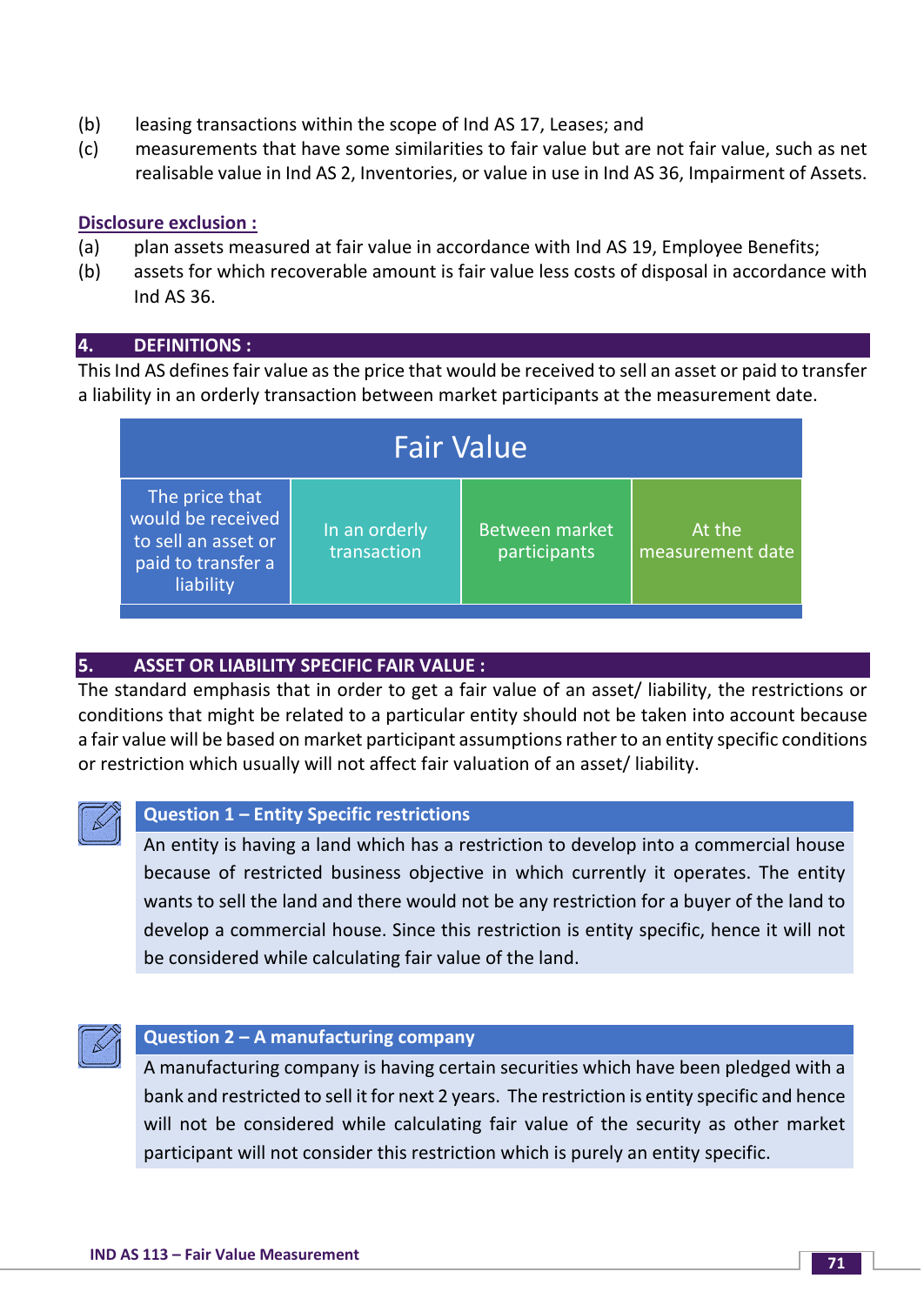# **Question 3 – Asset/ Liability specific restrictions**

A car has been bought for private use and there is a restriction of not to use the car for any commercial purposes. Commercial vehicle is having more fair value than private vehicle. since the restriction to use the vehicle is asset specific and market participant will also consider the asset specific restrictions while calculating fair values for such asset and hence this condition will be considered while evaluating fair value of the car.

**6. UNIT OF ACCOUNT :**



# **Example :**

An Entity having certain securities which are quoted at market and these are recognized at fair value in the Balance Sheet. Quoted prices at Individual level will be used in order to find Fair Values of these Investments.

# **Example :**

In order to evaluate fair values of assets to identify impairment as per Ind-As 36- Impairment of Assets which requires to measure such Fair Value at Cash generating units, hence group of assets will be used in order to find fair Values for the requirement of such Standard.

# **7. THE TRANSACTION :**

A fair value measurement assumes that the asset or liability is exchanged in an orderly transaction between market participants to sell the asset or transfer the liability at the measurement date under current market conditions.

A fair value measurement assumes that the transaction to sell the asset or transfer the liability takes place either:

- (a) in the principal market for the asset or liability; or
- (b) in the absence of a principal market, in the most advantageous market for the asset or liability.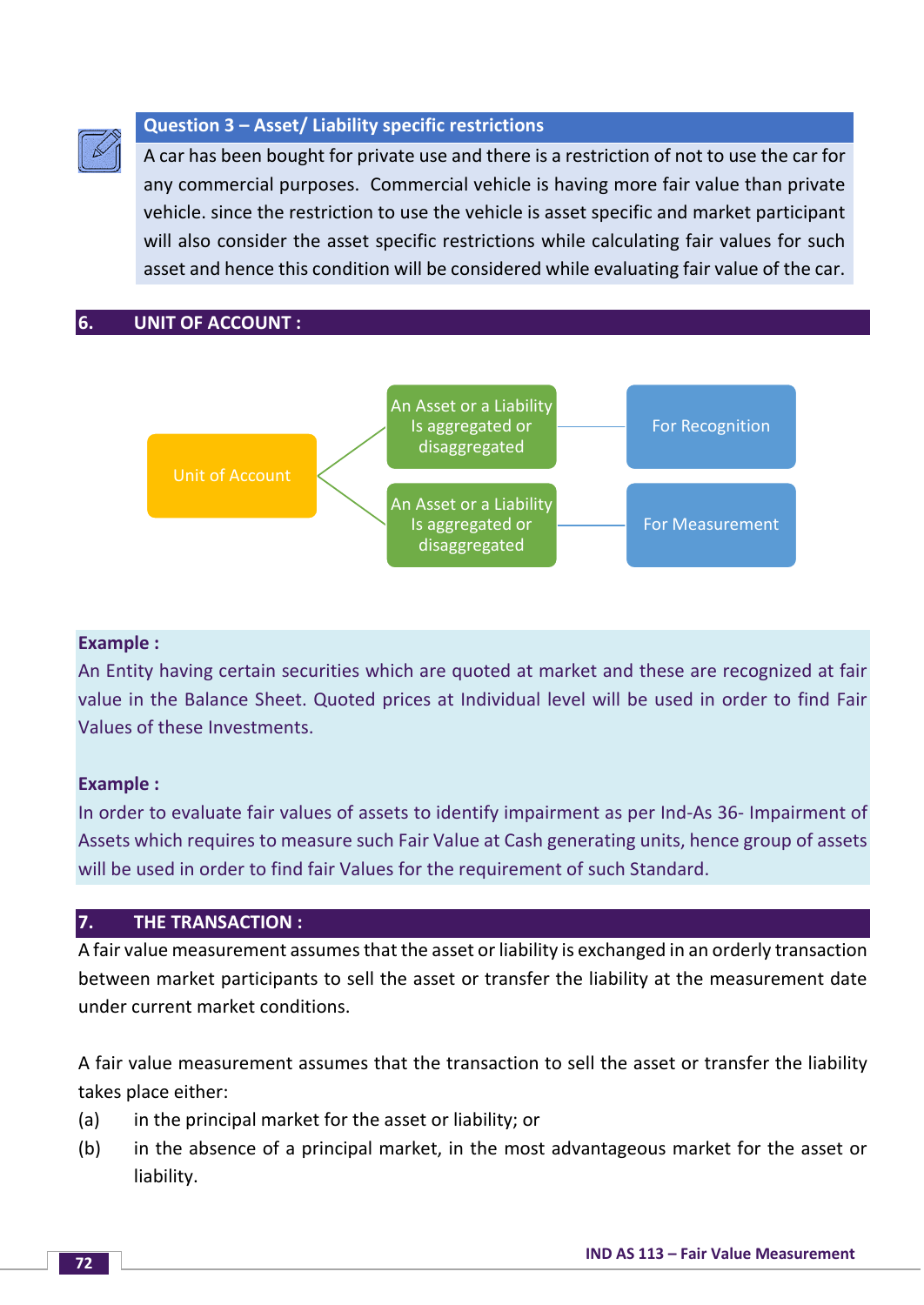# **7.1 PRINCIPAL MARKET :**

Market which is normally the place in which the assets/ liabilities are being transacted with highest volume with high level of activities comparing with any other market available for similar transactions.



# **Question 4 – Share of a company**

Share of a company which is listed at BSE and NYSE has different closing prices at the year end. The price at BSE has greatest volume and activity whereas at NYSE it is less in terms of volume transacted in the period. Since BSE has got highest volume and significant level of activity comparing to other market although the closing price is higher at NYSE, the closing price at BSE would be taken.

# **7.2 MOST ADVANTAGEOUS MARKET :**

- This is the market which either maximizes the amount that would be received when an entity sells an asset or minimize the amount that is to be paid while transferring the liability.
- In the absence of principal market, this market is used for Fair Valuation of the Assets/ Liabilities. In many cases Principal market & most advantageous market will be same.
- The market will be assessed based on net proceeds from the sale which will deduct expenses associated with such sale in most advantageous market.

#### **Question 5 – Diamond (a commodity)**

Diamond (a commodity) has got a domestic market where the prices are lesser comparing to the price available for export of similar diamonds. The Government has a policy to cap the export of Diamond, maximum upto 10% of total output by any such manufacturer. The normal activities of diamond are being done at domestic market only i.e. 90% and balance 10% only can be sold via export. The highest level of activities with highest volume is being done at domestic market. Hence, principal market for diamond would be domestic market. Export prices are more than the prices in the principal market and it would give highest return comparing to the domestic market. Therefore, the export market would be considered as most advantageous market. However, if principal market is available, then its prices would be used for fair valuation of assets/ liabilities.

#### **8. MARKET PARTICIPANTS**

An entity shall measure the fair value of an asset or a liability using the assumptions that market participants would use when pricing the asset or liability, assuming that market participants act in their economic best interest.

#### **What are market participants?**

The parties which eventually transact the assets/ liabilities either in principal market or most advantageous market in their best economic interest i.e.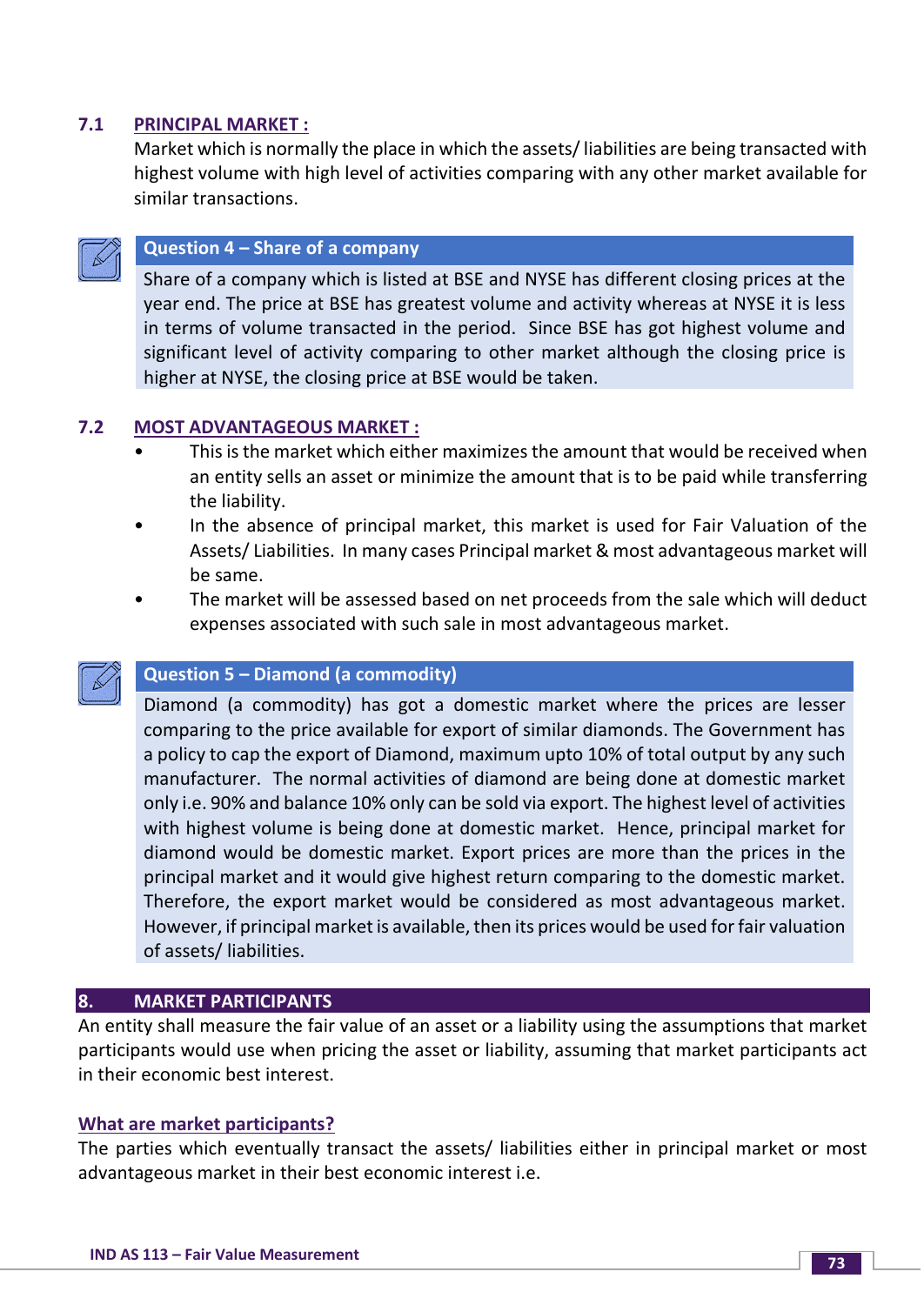- They should be independent and not a related party. However, if related parties have done similar transaction on arm's length price, then it can be between related parties as well.
- The parties should not be under any stress or force to enter into these transactions
- All parties should have reasonable and sufficient information about the same.

# **Question 6 – A land**

A land has legal restriction to use it for commercial purposes in next 10 years irrespective of its holder. The fair value of the land will include this restriction about its usage because it is an asset related restriction and any buyer will need to take over with similar restriction to use the land for next 10 years. Now to evaluate its fair value, one has to consider the restriction based on the assumptions which normally would be taking into account by its market participants, mentioned as below

- a) Whether the restriction is commonly imposed on each such type of land?
- b) How useful it will be after the end of 10 years?
- c) Whether there is any alternative use which may be considered normally by a participant for similar kind of deals?
- d) How liquid the sale of land will be with such restrictions?
- e) Comparing the price with similar kind of land without restrictions to arrive at its fair values.

# **9. THE PRICE :**

Fair value is the price that would be received to sell an asset or paid to transfer a liability in an orderly transaction in the principal (or most advantageous) market at the measurement date under current market conditions (i.e. an exit price) regardless of whether that price is directly observable or estimated using another valuation technique.

# **9.1 TRANSACTION COST :**

Principal (or most advantageous) market is where significant level of transactions and activities takes place and it eventually covers/ considers all such transaction costs. Hence, it would not be appropriate to consider any transaction cost further while assessing fair values from such principal markets.

# **9.2 TRANSPORT COST :**

If location is a characteristic of the asset (as might be the case, for example, for a commodity), the price in the principal (or most advantageous) market shall be adjusted for the costs, if any, that would be incurred to transport the asset from its current location to that market.

It would be considered, if in case it is an inherent part of the Assets/ Liability so transacted e.g. commodity.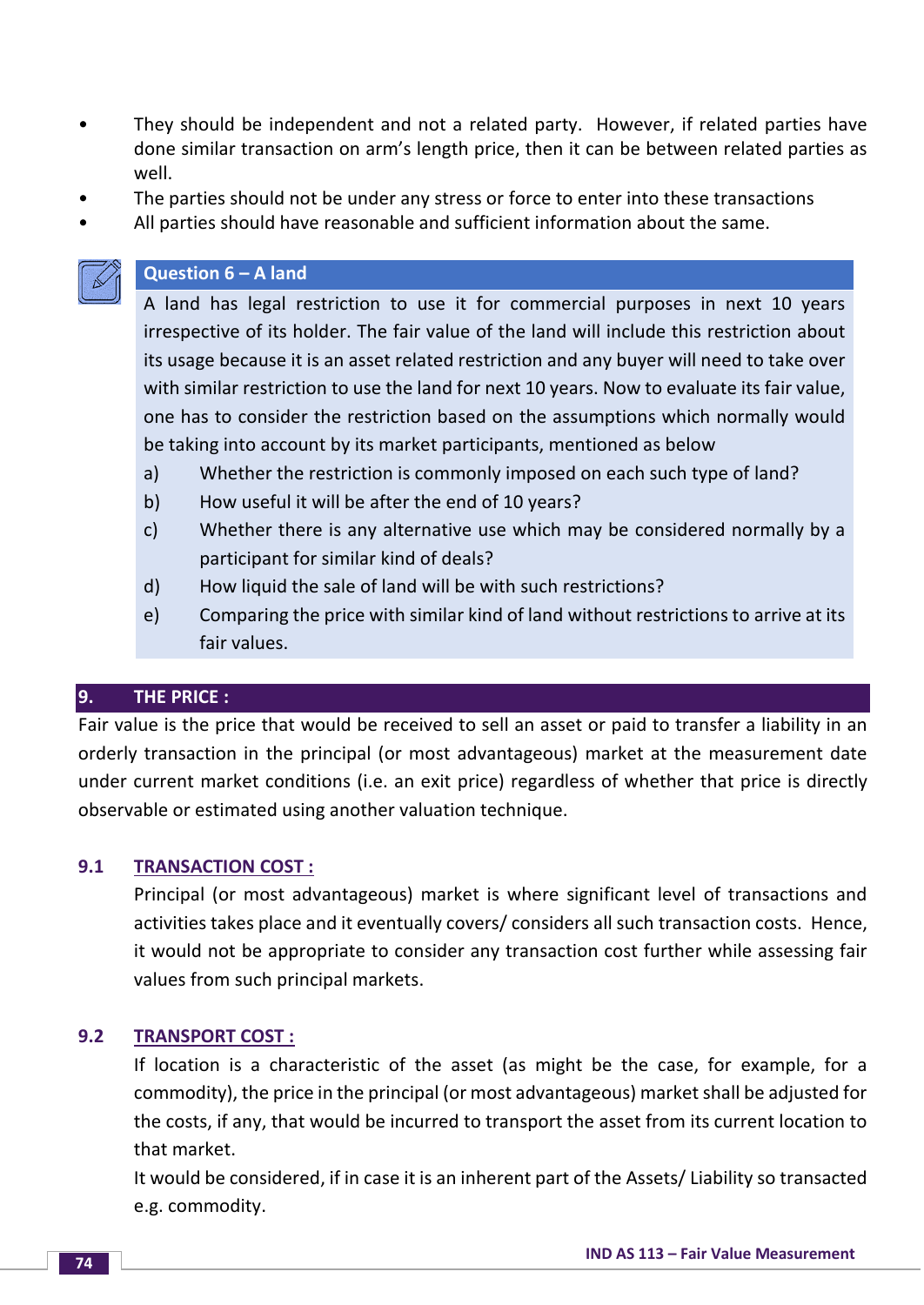|                         | <b>Principal market</b> | Most advantageous market |
|-------------------------|-------------------------|--------------------------|
| <b>Transaction Cost</b> | NO.                     | YFS                      |
| Transport cost          | <b>YES</b>              | <b>YES</b>               |

# **Question 7 – An entity**

An entity sells certain commodity which are available actively at location A and which is considered to be its principal market (being significant volume of transactions and activities takes place). However, fair value of the commodity is required to be assessed for location B which is far from location A and requires a transport cost of Rs. 100. Since the transport cost is not a transaction cost and it is not specific to any transaction but it is inherent cost which requires to be incurred while bringing such commodity from location A to location B, it will be considered while evaluating fair value from the principal market.

# **10. APPLYING FAIR VALUE RULES ON NON-FINANCIAL ASSETS :**



Fair valuation in case of non-financial assets especially buildings and other fixed assets often require to look for the best and highest use by its market participants and that will be the reference point to evaluate fair value of such non-financial assets.

# **10.1 HIGHEST AND BEST USE :**

A fair value measurement of a non-financial asset takes into account a market participant's ability to generate economic benefits by using the asset in its highest and best use or by selling it to another market participant that would use the asset in its highest and best use.

Analysis of Highest and best use for non-financial asset

- The highest and best use would determine an indicative price for a non-financial asset which usually do not have any frequently traded market unlike for other financial products.
- The concept emphasis that in order to find a fair value of such non-financial products, one has to define its best possible use which makes the non-financial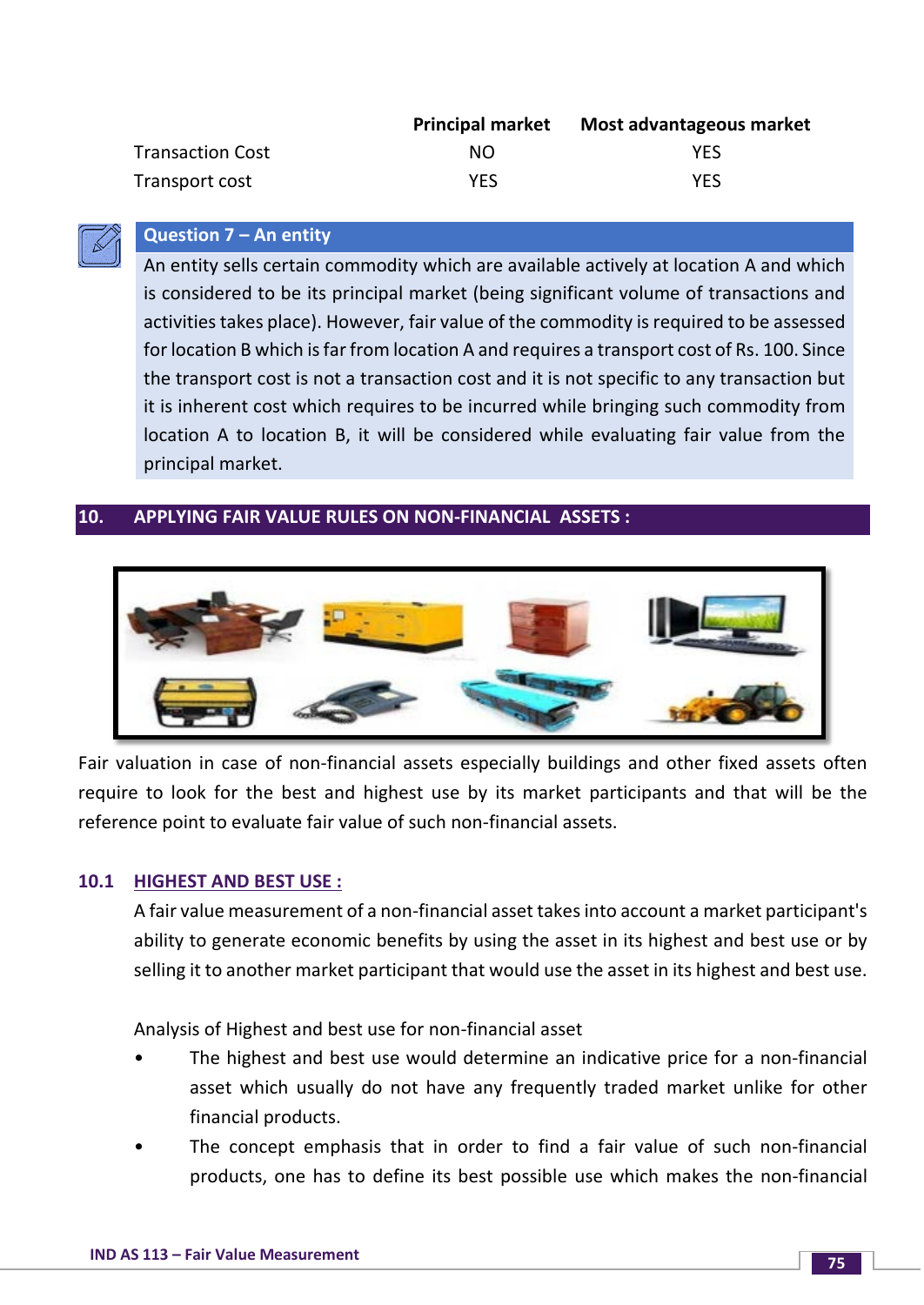asset separate from any specific entity who would like to use such asset in their own specific purposes which may or may not be its best use.

- To find out the best possible use, one has to identify its market participants and then to find best legitimate use of this non- financial asset which one would normally do.
- All restrictions specific to any market participant would not be considered while finding out fair value of the non-financial asset.
- It is imperative to understand the best use while evaluating such fair values, as there is no need to exhaust all possible uses of such non-financial assets before concluding highest and best use,
- In the absence of potential best use which is not easily available, its current use would be considered as best use.

#### **Example :**

An entity bought some land which is intended to be used for business purposes. However, the entity now wants to sell this piece of land at its fair value. One has to evaluate all possible use of this land before concluding its fair value. The land could be used to make a commercial palace, which could be more in value comparing when it is used for business purposes. The commercial palace value would be considered its highest and best use if the same is allowed in its near location and conditions.

#### **10.2 VALUATION PREMISE :**

Fair value measurement of non-financial assets would be based on either

- 1) In combination with other assets, or
- 2) At stand alone basis,

Standard requires to use best used value if such non-financial asset is used in combination with some other assets and it is demonstrated that the such combination is widely used by other market participants also in order to find best use for the non-financial asset.

#### **Example :**

To find the Fair Value of a customer relations where a right to receive all future technological updates/ researches are being provided as complementary (which are in a way other intangible assets) to the customers. The customer relationship would be valued together with the research/ updates as it is likely to have less or no value for the customer relations without considering such technological updates/ researches which are being provided free to them.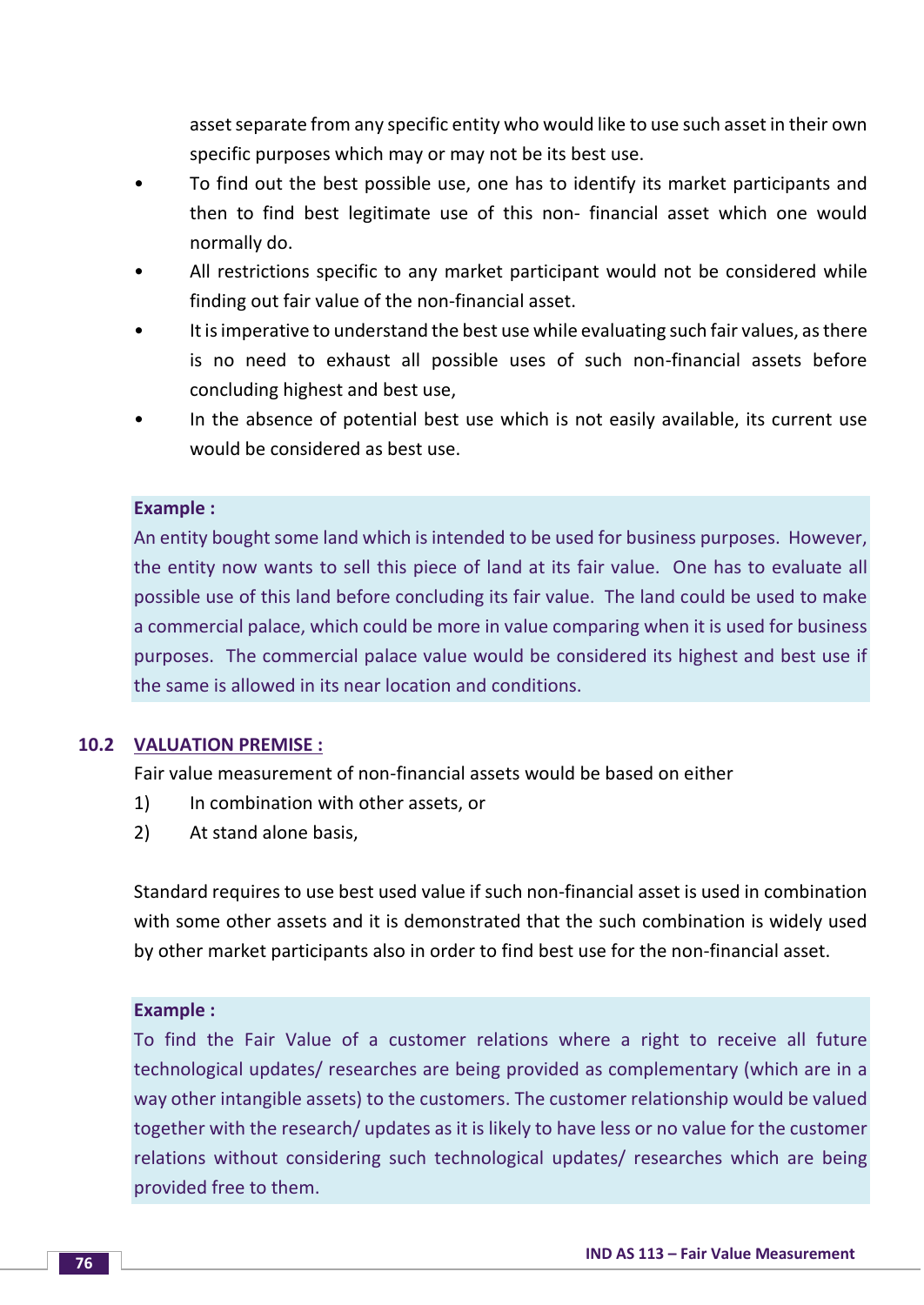

# **11. APPLYING FAIR VALUE RULES TO LIABILITIES AND AN ENTITY'S OWN EQUITY INSTRUMENTS :**

A fair value measurement assumes that a financial or non-financial liability or an entity's own equity instrument (e.g. equity interests issued as consideration in a business combination) is transferred to a market participant at the measurement date.

Often times a liability or an equity instrument of an entity is being transferred to some other market participant as part of a transaction e.g. a business combination etc., where certain liabilities or equity instruments are being issued in consideration of such acquisitions.

**Observable Inputs :** Inputs that are developed using market data, such as publicly available information about actual events or transactions, and that reflect the assumptions that market participants would use when pricing the asset or liability.

**Unobservable Inputs :** Inputs for which market data are not available and that are developed using the best information available about the assumptions that market participants would use when pricing the asset or liability.

# **11.1 When liability and equity Instruments are held by other parties as assets :**

When direct quoted prices are not available for liabilities or equity instruments, then an entity should use an identical price of similar liabilities or equity instruments which is held by market participants as an asset. The quoted prices of such assets at the measurement date should be used. However, if quoted prices are not available then observable inputs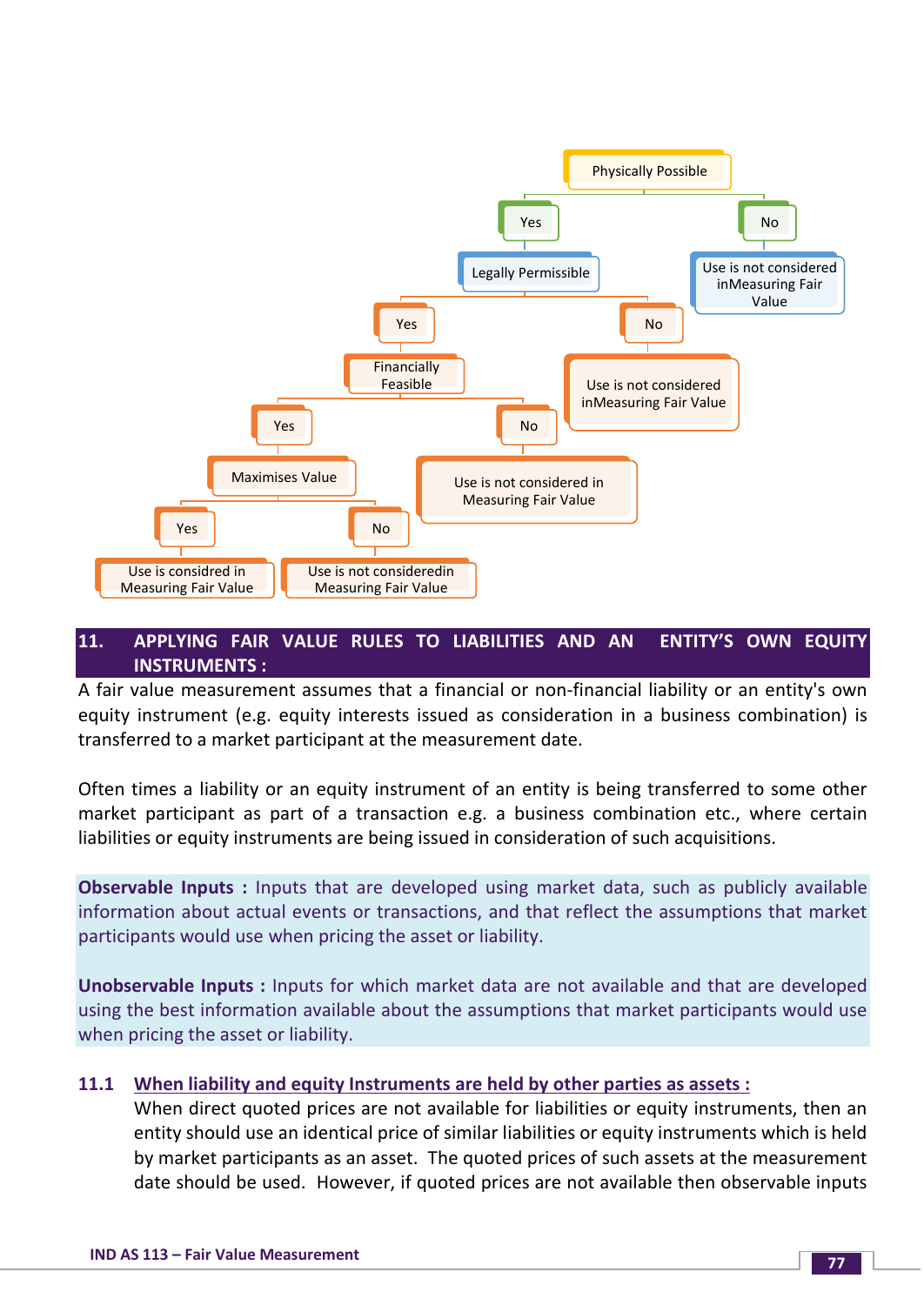can be used. In the absence of observable inputs, the valuation techniques such as income approach or market approach etc. may be used.

# **11.2 When liability and equity Instruments are not held by other parties as assets :**

When these are not held by other parties then valuation techniques from the perspective of a market participant that owes the liability or has issued the claim on equity would be used to evaluate such fair values.



# **12. APPLYING FAIR VALUE RULES TO FINANCIAL ASSET & FINANCIAL LIABILITY WITH OFFSETTING POSITION IN MARKET RISK OR COUNTERPARTY RISK :**

Assets and liabilities that are being managed by an entity would be affected by its market risk i.e. interest rate risk, currency risk etc. and credit risk relating to its respective counterparties. There are many situations where a group of assets and liabilities are being managed on net basis rather on individual basis by an Entity.

Analysis of applying offsetting position in market or credit risk

- This exception is allowed only in case the other market participants also manage the similar risk on net basis.
- There should ideally be same information and market practice available for making these assets/ liabilities on net basis. **Example :** All open position for derivatives are being normally evaluated on net exposure

basis from each counterparty.

- Once the exception to fair value certain assets/ liabilities on net basis is being used, then unit of account to measure fair value would be considered as net.
- Market risk should be same while combining certain asset/ liability. **Example :** An interest rate risk can not be netted with a commodity price risk.
- Duration of a market risk should be identical to use the exception for valuing assets/ liabilities on net basis.

**Example :** An interest rate swap of longer period will only be allowed to value at net basis upto the duration of financial instrument of the same duration.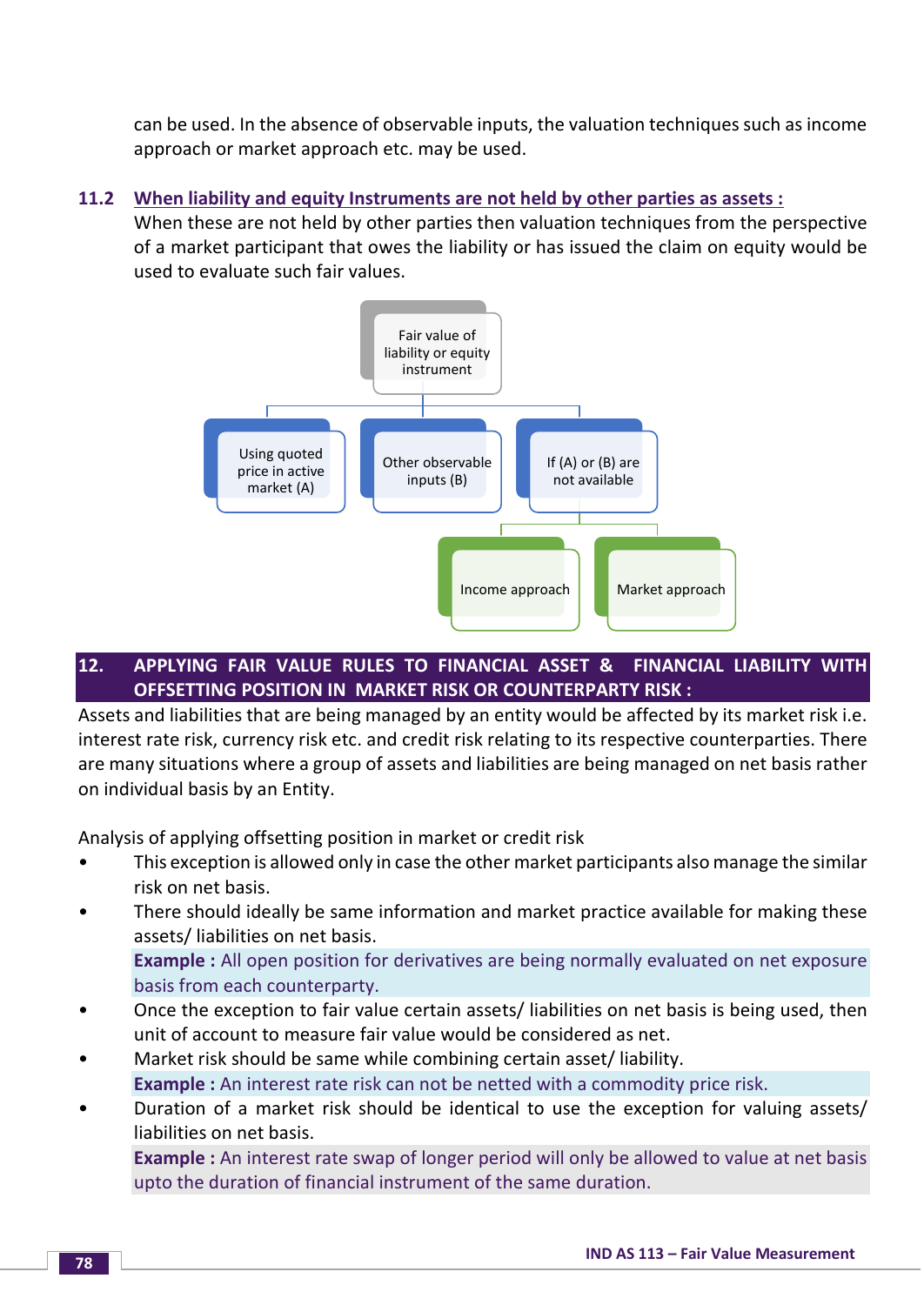### **Example :**

Certain Interest rate risk from counterparty Z is being managed on net basis considering the changes in interest rate amount receivable and amounts payable to counterparty Z from normal sale/ purchase basis. Hence such net exposure would be used to evaluate fair values as required by this standard. The netting should normally be followed by other market participants as well and should not be an entity specific.

# **13. FAIR VALUE AT INITIAL RECOGNITION :**

When determining whether fair value at initial recognition equals the transaction price, an entity shall take into account factors specific to the transaction and to the asset or liability. For example, the transaction price might not represent the fair value of an asset or a liability at initial recognition if any of the following conditions exist:

- (a) The transaction is between related parties, although the price in a related party transaction may be used as an input into a fair value measurement if the entity has evidence that the transaction was entered into at market terms.
- (b) The transaction takes place under duress or the seller is forced to accept the price in the transaction. For example, that might be the case if the seller is experiencing financial difficulty.
- (c) The unit of account represented by the transaction price is different from the unit of account for the asset or liability measured at fair value. For example, that might be the case if the asset or liability measured at fair value is only one of the elements in the transaction (eg in a business combination), the transaction includes unstated rights and privileges that are measured separately in accordance with another Ind AS, or the transaction price includes transaction costs.
- (d) The market in which the transaction takes place is different from the principal market (or most advantageous market). For example, those markets might be different if the entity is a dealer that enters into transactions with customers in the retail market, but the principal (or most advantageous) market for the exit transaction is with other dealers in the dealer market.

If another Ind AS requires or permits an entity to measure an asset or a liability initially at fair value and the transaction price differs from fair value, the entity shall recognise the resulting gain or loss in profit or loss unless that Ind AS specifies otherwise.

# **14. VALUATION TECHNIQUE :**

An entity shall use valuation techniques that are appropriate in the circumstances and for which sufficient data are available to measure fair value, maximizing the use of relevant observable inputs and minimizing the use of unobservable inputs.

It is pertinent to note that the overall objective to use any valuation approach or technique is in accordance with all relevant data available related to the Asset/ liability which could utilize all directly observable inputs.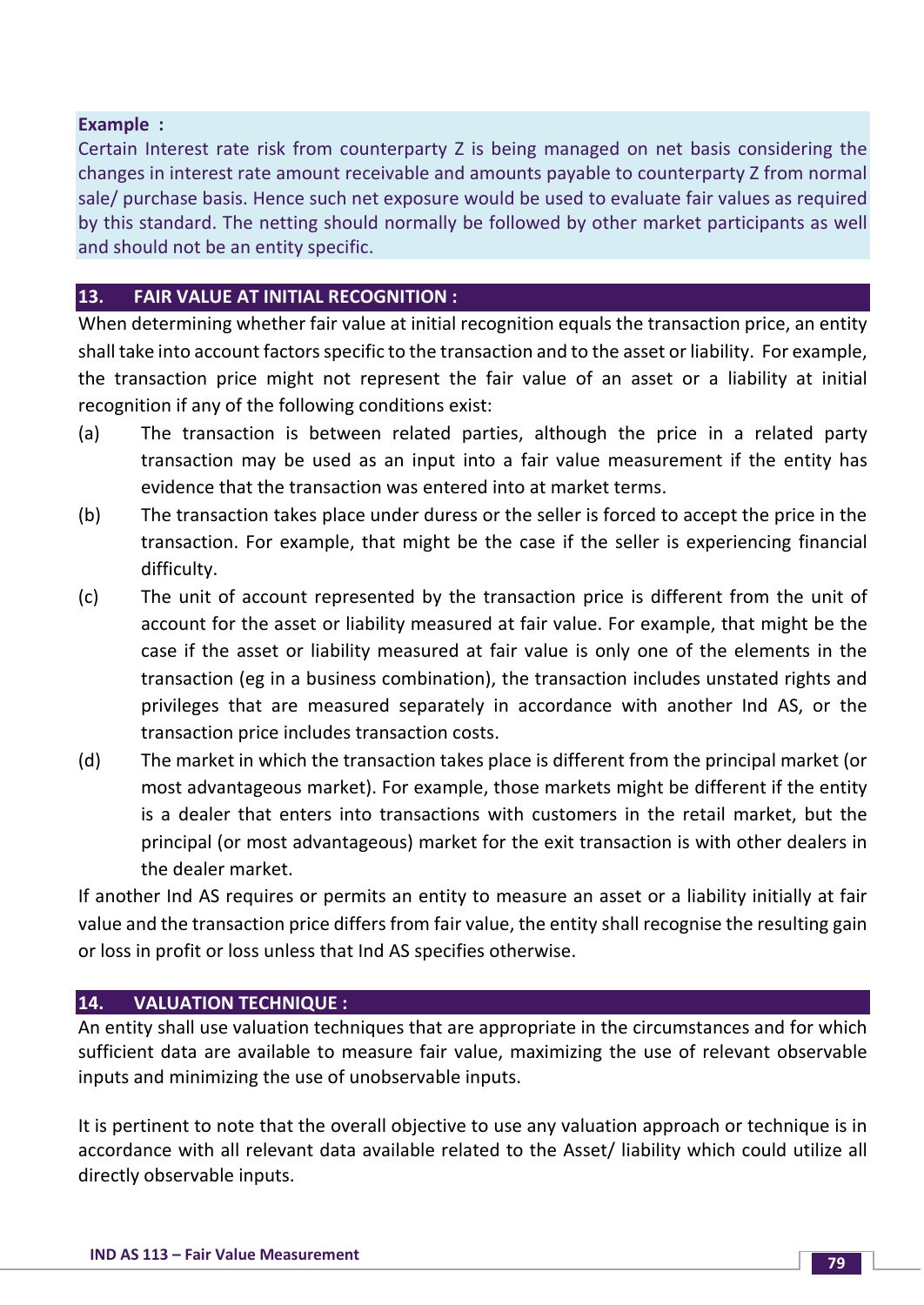

Ind AS 113 specifies following three approaches to measure fair values:



**1. MARKET APPROACH :** The market approach uses prices and other relevant information generated by market transactions involving identical or comparable (i.e. similar) assets, liabilities or a group of assets and liabilities, such as a business.

Quoted prices are indicative values of any business if it exchanges in an active market. However, in the absence of such quoted prices, it is relevant to value the business based on market values and do some adjustment relevant to the assets/ liabilities. Standard specifies a valuation technique called "Matrix pricing" which is normally used to value debt securities. This technique relates the securities with some similar benchmarked securities including coupons, credit ratings etc. to derive at fair value of the debt.

# **Example :**

An entity does not have any security which is quoted in an active market, however its price to earnings ratio is being used to corroborate its enterprise value with certain adjustments relevant to the business e.g. there are some specific restrictions to use certain assets for some specific period being in a specialized industry.

**2. INCOME APPROACH**: The income approach converts future amounts (e.g. cash flows or income and expenses) to a single current (i.e. discounted) amount. When the income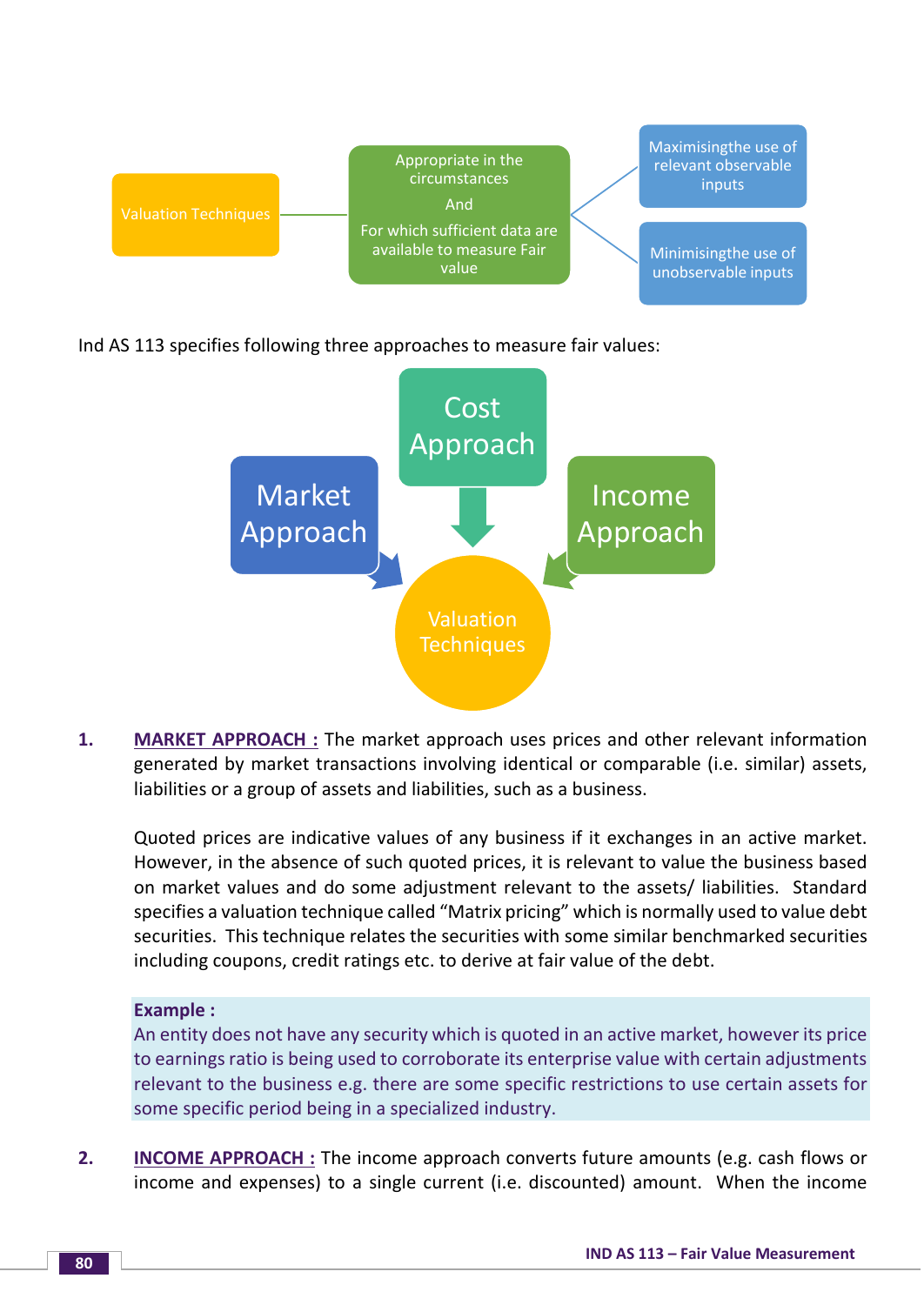approach is used, the fair value measurement reflects current market expectations about those future amounts.

It is a present value of all future earnings from an entity whose fair values are being evaluated or in other words all future cash flows to be discounted at current date to get fair value of the asset / liability.

Assumption to the future cash flows and an appropriate discount rate would be based on the other market participant's views. Related risks and uncertainty would require to be considered and would be taken into either in cash flow or discount rate.

Standard defines the below techniques which may be considered while using Income approach

- a) Present value techniques
- b) Option pricing modals e.g. Black-scholes Merton modal or Binomial modal,
- c) The multi period excess earning method.
- **3. COST APPROACH :** This method describes how much cost is required to replace existing asset/ liability in order to make it in a working condition. All related costs will be its fair value. It actually considers replacement cost of the asset/ liability for which we need to find fair value.



# **Question 8 – An entity**

# **Discount Rate assessment to measure present value:**

Investment 1 is a contractual right to receive Rs. 800 in 1 year. There is an established market for comparable assets, and information about those assets, including price information, is available. Of those comparable assets:

- a. Investment 2 is a contractual right to receive Rs. 1,200 in 1 year and has a market price of Rs. 1,083.
- b. Investment 3 is a contractual right to receive Rs. 700 in 2 years and has a market price of Rs. 566.

All three assets are comparable with respect to risk (that is, dispersion of possible payoffs and credit).

You are required to measure the fair value of Asset 1 basis above information.

# **15. INPUTS TO VALUATION TECHNIQUES :**

Valuation techniques used to measure fair value shall maximize the use of relevant observable inputs and minimize the use of unobservable inputs.

It has widely been mentioned that observable inputs should be used to evaluate fair value of an asset/ liability and we should minimize using any unobservable inputs.

Standard describes the below instances where observable inputs are being used in case of certain Financial Instruments :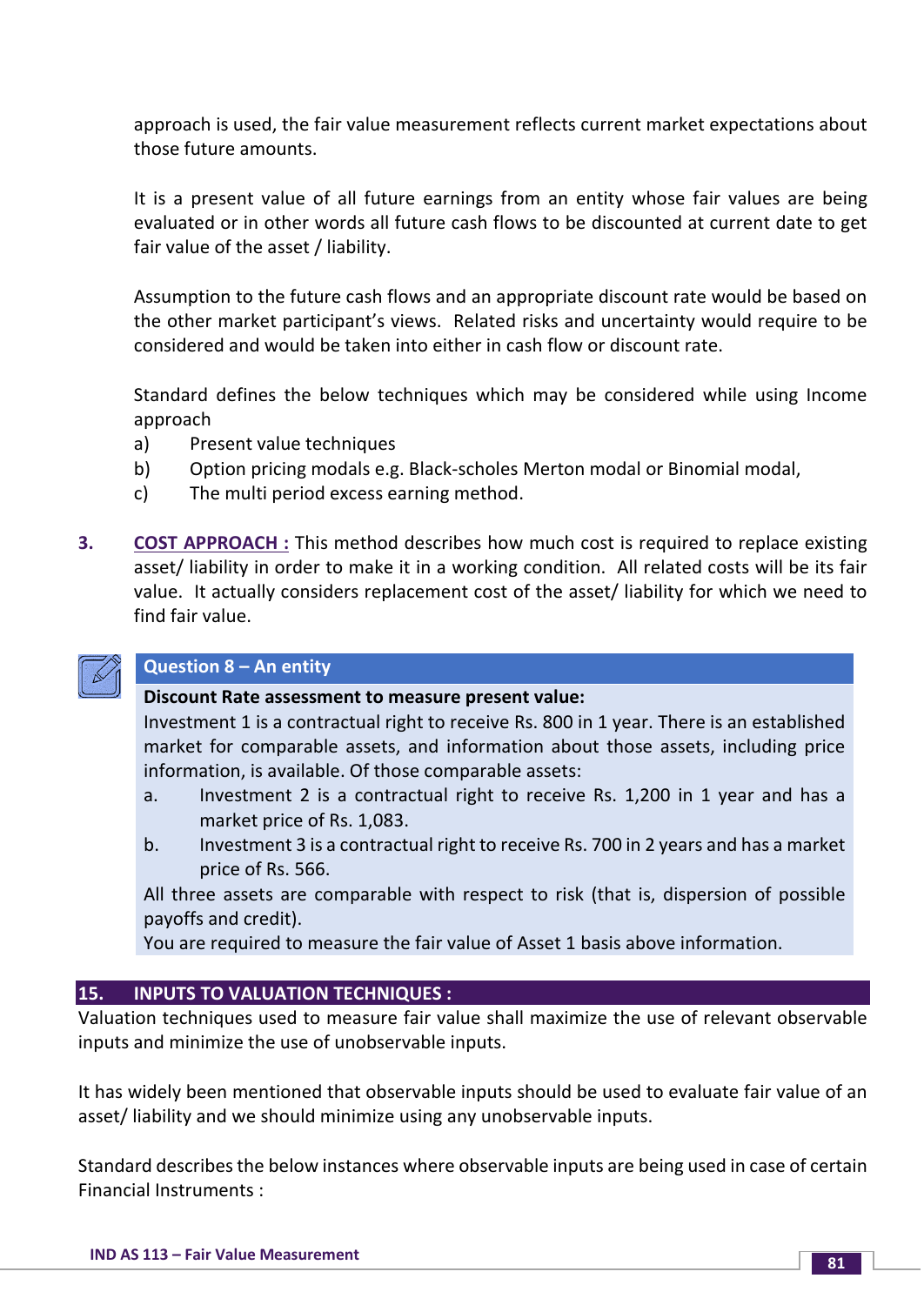| <b>Market (by Nature)</b>                | <b>Prices (Observable)</b>                                             | <b>Rationale</b>                                                        | <b>IND AS 113</b><br><b>Compliant</b> |
|------------------------------------------|------------------------------------------------------------------------|-------------------------------------------------------------------------|---------------------------------------|
| <b>Exchange Markets</b>                  | <b>Closing prices</b>                                                  | Readily available                                                       | <b>Yes</b>                            |
| <b>Dealer Market</b>                     | Bid & Ask prices                                                       | available<br>Readily<br>than<br>closing prices                          | <b>Yes</b>                            |
| <b>Brokered Market</b>                   | Buy & Sell order matching,<br>commercial<br>and<br>residential markets | <b>Broker</b><br>knows<br>better<br>prices from both buy &<br>Sell side | <b>Yes</b>                            |
| Principal to principal<br><b>Markets</b> | Negotiated prices with no<br>intermediary                              | information<br>Little<br>available in market                            | <b>Yes</b>                            |

# **16. FAIR VALUE HIERARCHY**

The hierarchy has been categorized in 3 levels which are based on the level of inputs that are being used to find out such fair values.

#### **Level 1 Inputs :**

Level 1 inputs are quoted prices (unadjusted) in active markets for identical assets or liabilities that the entity can access at the measurement date.

A quoted price in an active market provides the most reliable evidence of fair value and shall be used without adjustment to measure fair value whenever available.

A Level 1 input will be available for many financial assets and financial liabilities, some of which might be exchanged in multiple active markets (e.g. on different exchanges). Therefore, the emphasis within Level 1 is on determining both of the following:

> The principal market for the asset or liability or, in the absence of a principal market, the most advantageous market for the assetorliability

> Whether the entity can enter into a transaction for the asset or liability at the price in that market at the measurement date

#### **Example :**

An entity is holding investment which is quoted in BSE, India and NYSE, USA. However, significant activities are being done at BSE only. The fair value of the investment would be referenced to the quoted price at BSE India (which is Level 1 fair value- Direct quoted price with no adjustments).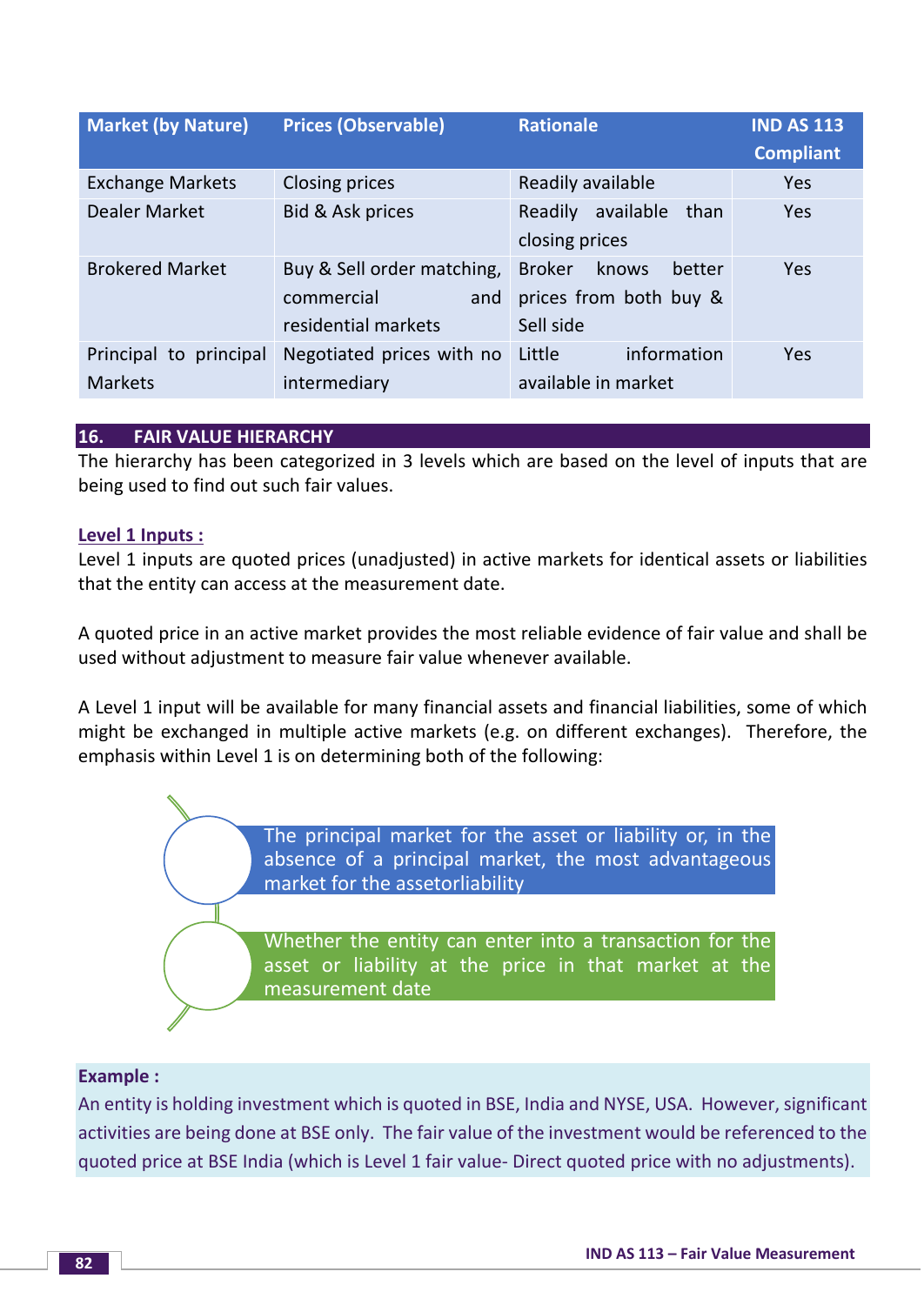# **Level 2 Inputs :**

Level 2 inputs are inputs other than quoted prices included within Level 1 that are observable for the asset or liability, either directly or indirectly.

If the asset or liability has a specified (contractual) term, a Level 2 input must be observable for substantially the full term of the asset or liability. Level 2 inputs include the following:

- (a) quoted prices for similar assets or liabilities in active markets.
- (b) quoted prices for identical or similar assets or liabilities in markets that are not active.
- (c) inputs other than quoted prices that are observable for the asset or liability, for example:
	- (i) interest rates and yield curves observable at commonly quoted intervals;
	- (ii) implied volatilities; and
	- (iii) credit spreads.
	- (iv) market-corroborated inputs.

#### **Example :**

Receive-fixed, pay-variable interest rate swap based on a yield curve denominated in a foreign currency. It requires rate of swap which is of 11 years. However, normally the rates are available only for the maximum period of 10 years. The rate for 11 years can be established using extrapolation or some other techniques which is based on 10 years' available rates of swap. The fair value of 11 years so derived would be level 2 fair value.

# **Example :**

An entity has an investment in another entity which has no active market. However, some similar investment is being traded in an active market. Now, the fair valuation can be done based on either the prices based on the market which is not active or similar traded investment in an active market. This would be considered as level 2 inputs.

#### **Level 3 Inputs :**

Level 3 inputs are unobservable inputs for the asset or liability. Unobservable inputs shall be used to measure fair value to the extent that relevant observable inputs are not available, thereby allowing for situations in which there is little, if any, market activity for the asset or liability at the measurement date. However, the fair value measurement objective remains the same, i.e. an exit price at the measurement date from the perspective of a market participant that holds the asset or owes the liability. Therefore, unobservable inputs shall reflect the assumptions that market participants would use when pricing the asset or liability, including assumptions about risk.

Assumptions about risk include the risk inherent in a particular valuation technique used to measure fair value (such as a pricing model) and the risk inherent in the inputs to the valuation technique. A measurement that does not include an adjustment for risk would not represent a fair value measurement if market participants would include one when pricing the asset or liability.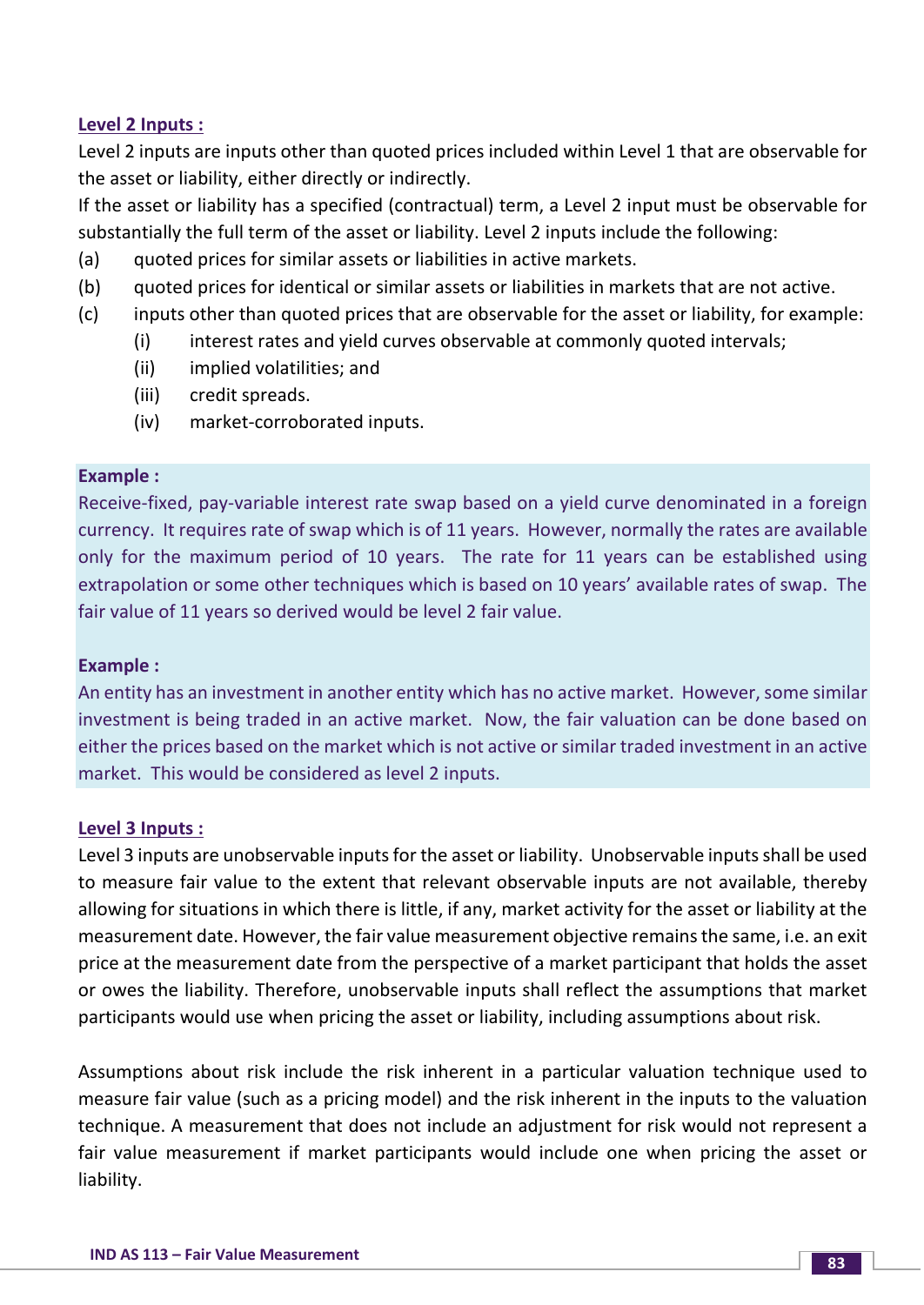#### **17. DISCLOSURE :**

An entity shall disclose information that helps users of its financial statements assess both of the following:

- (a) for assets and liabilities that are measured at fair value on a recurring or non-recurring basis in the balance sheet after initial recognition, the valuation techniques and inputs used to develop those measurements.
- (b) for recurring fair value measurements using significant unobservable inputs (Level 3), the effect of the measurements on profit or loss or other comprehensive income for the period.

# **18. SELF PRACTICE QUESTIONS :**

# **Question 9 –**

An asset is sold in 2 different active markets at different prices. An entity enters into transactions in both markets and can access the price in those markets for the asset at the measurement date.

#### **In Market A :**

The price that would be received is Rs.26, transaction costs in that market are Rs.3 and the costs to transport the asset to that market are Rs.2.

#### **In Market B :**

The price that would be received is Rs.25, transaction costs in that market are Rs1 and the costs to transport the asset to that market are Rs.2.

You are required to calculate:

- (i) The fair value of the asset, if market A is the principal market, and
- (ii) The fair value of the asset, if none of the markets is principal market.



### **Question 10 – Company J**

Company J acquires land in a business combination. The land is currently developed for industrial use as a factory site. Although the land's current use is presumed to be its highest and best use unless market or other factors suggest a different use, Company J considers the fact that nearby sites have recently been developed for residential use as high-rise apartment buildings.

On the basis of that development and recent zoning and other changes to facilitate that development, Company J determines that the land currently used as a factory site could be developed as a residential site (e.g., for high-rise apartment buildings) and that market participants would take into account the potential to develop the site for residential use when pricing the land.

Determine the highest and best use of the land.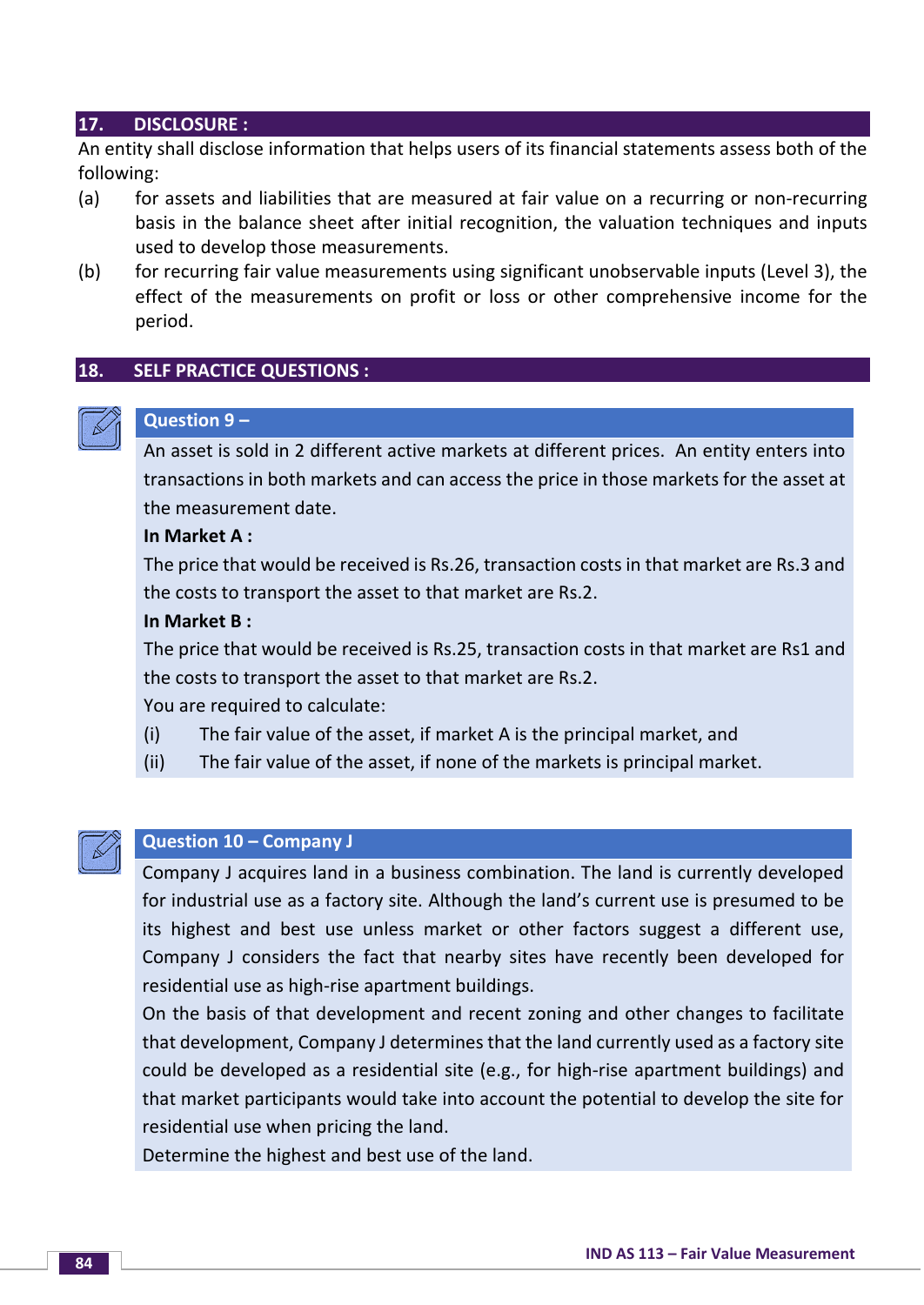

# **Question 11 – ABC Ltd.**

ABC Ltd. acquired 5% equity shares of XYZ Ltd. for Rs. 10 crore in the year 20X1-20X2. The company is in process of preparing the financial statements for the year 20X2- 20X3 and is assessing the fair value at subsequent measurement of the investment made in XYZ Ltd. Based on the observable input, the ABC Ltd. identified a similar nature of transaction in which PQR Ltd. acquired 20% equity shares in XYZ Ltd. for Rs. 60 crore. The price of such transaction was determined on the basis of Comparable Companies Method (CCM)- Enterprise Value (EV) / EBITDA which was 8. For the current year, the EBITDA of XYZ Ltd. is Rs. 40 crore. At the time of acquisition, the valuation was determined after considering 5% of liquidity discount and 5% of non-controlling stake discount. What will be the fair value of ABC Ltd.'s investment in XYZ Ltd. as on the balance sheet date?



# **Question 12 – UK Ltd.**

UK Ltd. is in the process of acquisition of shares of PT Ltd. as part of business reorganization plan. The projected free cash flow of PT Ltd. for the next 5 years are as follows:

|                       |        |        |        |        | (D3.III UUIC) |
|-----------------------|--------|--------|--------|--------|---------------|
| <b>Particulars</b>    | Year 1 | Year 2 | Year 3 | Year 4 | Year 5        |
| <b>Cash flows</b>     | 187.1  | 187.6  | 121.8  | 269    | 278.8         |
| <b>Terminal Value</b> |        |        |        |        | 3,965         |

The weightage average cost of capital of PT Ltd. is 11%. The total debt as on measurement date is Rs. 1,465 crore and the surplus cash & cash equivalent is Rs. 106.14 crore.

The total numbers of shares of PT Ltd. as on the measurement date is 8,52,84,223 shares. Determine value per share of PT Ltd. as per Income Approach.



# **Question 13 – KK Ltd.**

You are a senior consultant of your firm and are in process of determining the valuation of KK Ltd. You have determined the valuation of the company by two approaches i.e. Market Approach and Income approach and selected the highest as the final value. However, based upon the discussion with your partner you have been requested to assign equal weights to both the approaches and determine a fair value of shares of KK Ltd. The details of the KK Ltd. are as follows:

| <b>Particulars</b>                           | Rs. in crore       |
|----------------------------------------------|--------------------|
| Valuation as per Market Approach             | 5268.2             |
| Valuation as per Income Approach             | 3235.2             |
| Debt obligation as on Measurement date       | 1465.9             |
| Surplus cash & cash equivalent               | 106.14             |
| Fair value of surplus assets and Liabilities | 312.4              |
| Number of shares of KK Ltd.                  | 8,52,84,223 shares |

**(Rs. in crore)**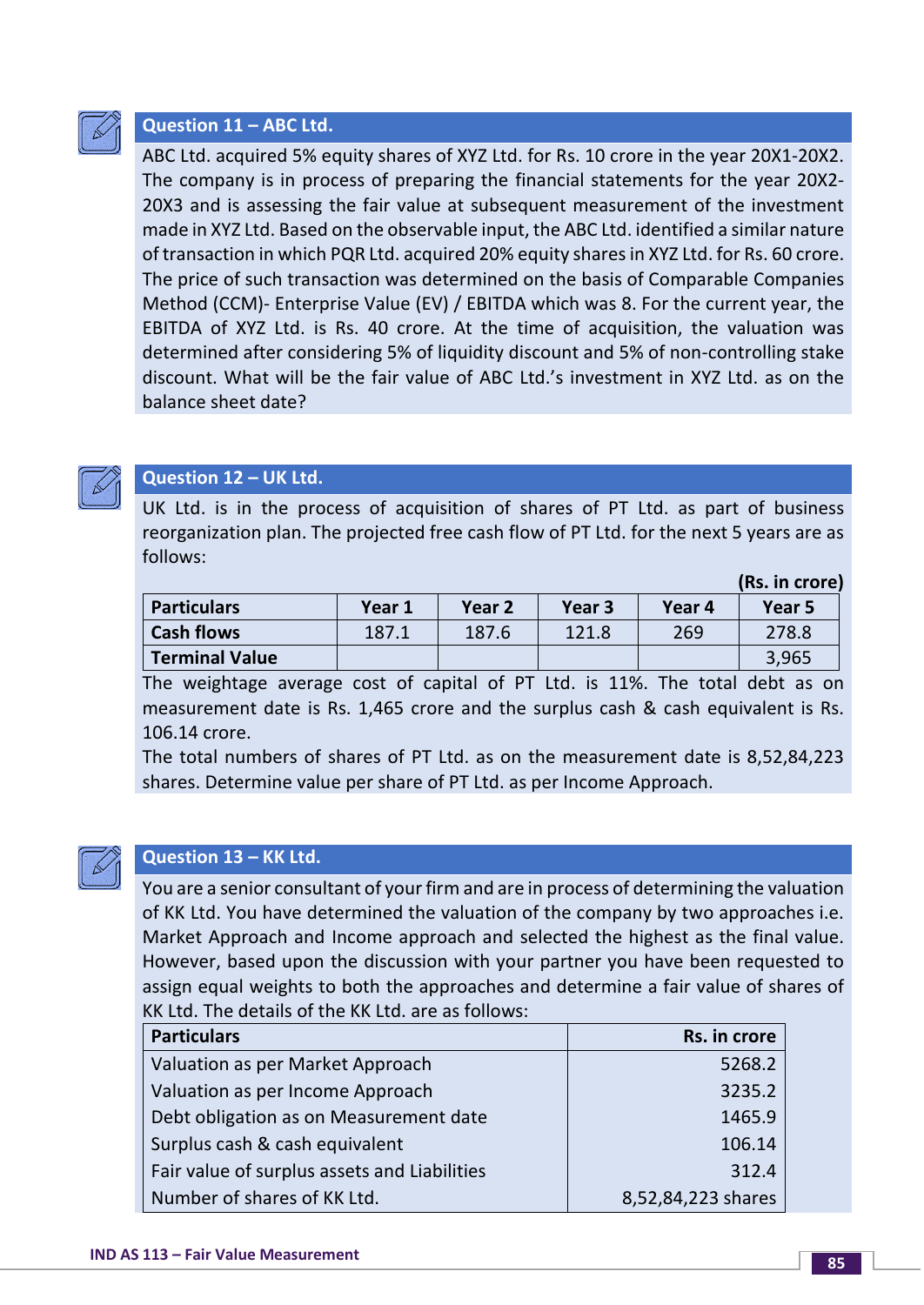Determine the Equity value of KK Ltd. as on the measurement date on the basis of above details.



# **Question 14 – DS Limited**

Comment on the following by quoting references from appropriate Ind AS.

(i) DS Limited holds some vacant land for which the use is not yet determined. the land is situated in a prominent area of the city where lot of commercial complexes are coming up and there is no legal restriction to convert the land into a commercial land.

The company is not interested in developing the land to a commercial complex as it is not its business objective. Currently the land has been let out as a parking lot for the commercial complexes around.

The Company has classified the above property as investment property. It has approached you, an expert in valuation, to obtain fair value of the land for the purpose of disclosure under Ind AS.

On what basis will the land be fair valued under Ind AS?

(ii) DS Limited holds equity shares of a private company. In order to determine the fair value' of the shares, the company used discounted cash flow method as there were no similar shares available in the market.

Under which level of fair value hierarchy will the above inputs be classified? What will be your answer if the quoted price of similar companies were available and can be used for fair valuation of the shares?



# **Question 15 – A Ltd.**

On 1st January, 20X1, A Ltd assumes a decommissioning liability in a business combination. The reporting entity is legally required to dismantle and remove an offshore oil platform at the end of its useful life, which is estimated to be 10 years. The following information is relevant:

If A Ltd was contractually allowed to transfer its decommissioning liability to a market participant, it concludes that a market participant would use all of the following inputs, probability weighted as appropriate, when estimating the price it would expect to receive:

a. Labour costs

Labour costs are developed based on current marketplace wages, adjusted for expectations of future wage increases, required to hire contractors to dismantle and remove offshore oil platforms. A Ltd. assigns probability to a range of cash flow estimates as follows:

| <b>Cash Flow Estimates:</b> | 100 Cr | 125 Cr | 175 Cr |
|-----------------------------|--------|--------|--------|
| Probability:                | 25%    | 50%    | 25%    |

b. Allocation of overhead costs: Assigned at 80% of labour cost